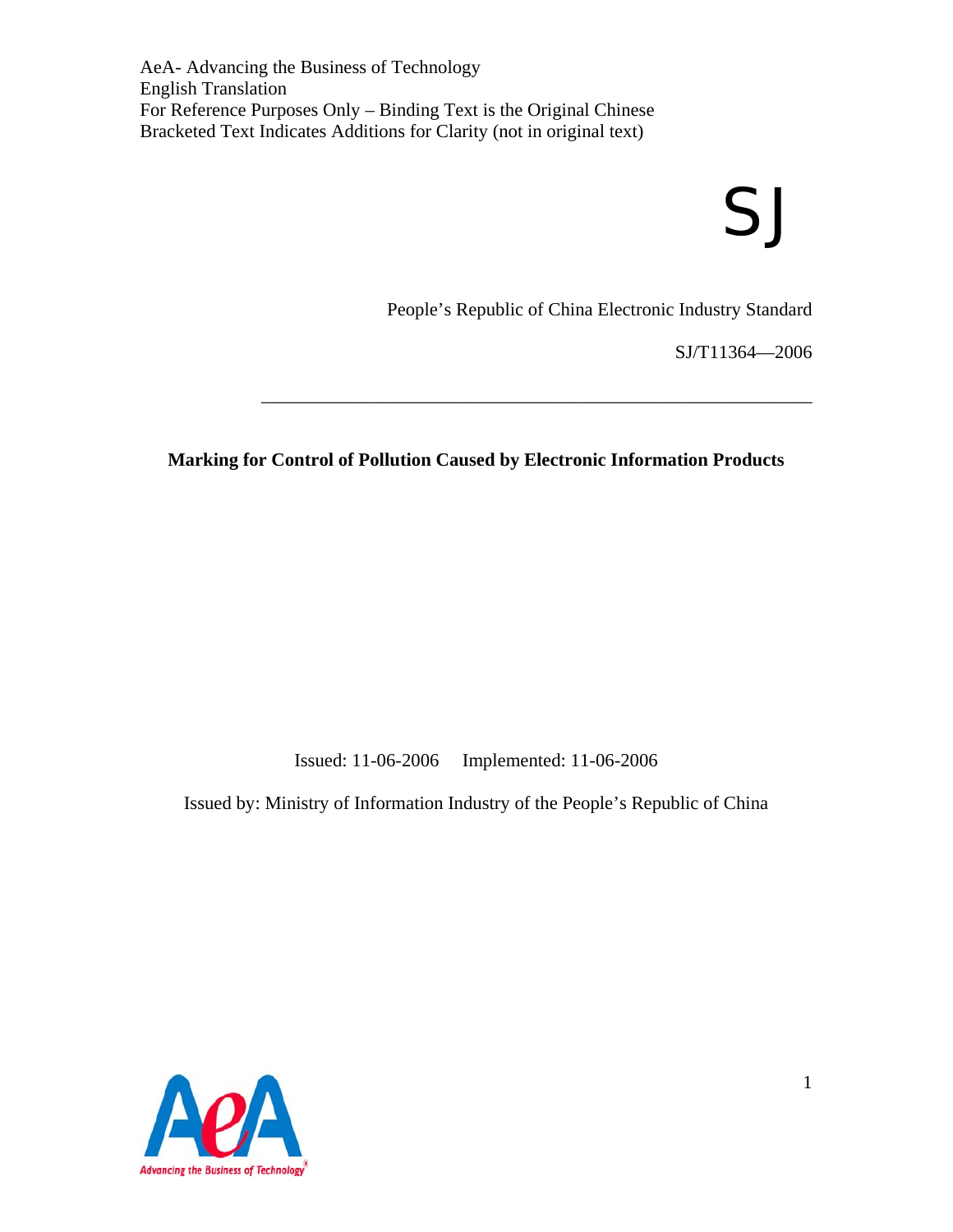SJ/T11364—2006

## **Preface**

Appendices A and B of this standard are appendices for informational purposes. This Standard shall be subject to the jurisdiction of the China Electronic Standardization Institute.

The unit that drew up this standard: China Electronic Standardization Institute.

The units that participated in drafting of this standard: Please see Appendix A. Drafters for this standard: Meng Yang and Shuoxiang Han.

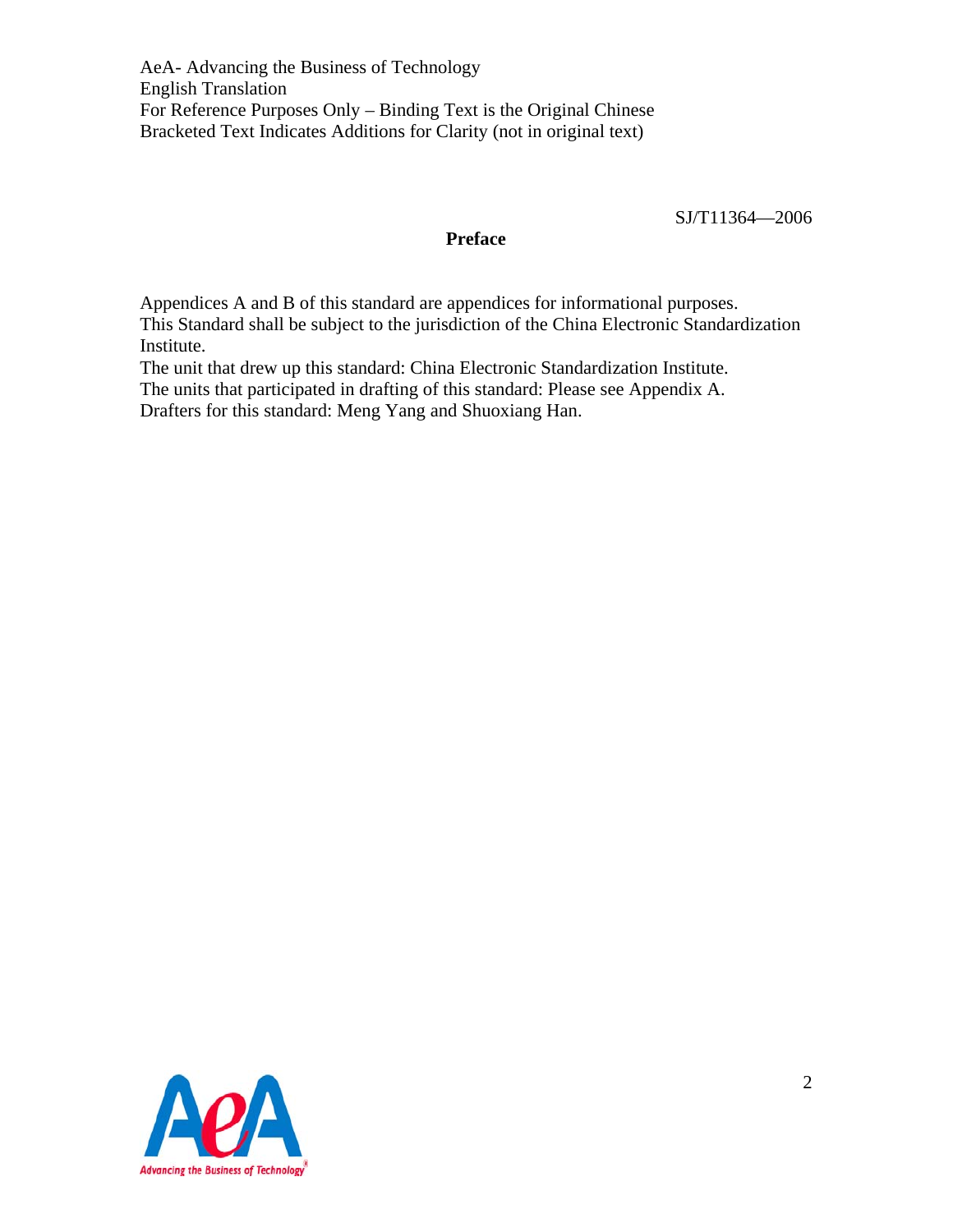SJ/T11364—2006

#### **Introduction**

 Due to the demand for technologies and product features, some electronic information product materials contain lead, mercury, cadmium, hexavalent chromium, polybrominated biphenyl, polybrominated diphenyl ether, etc. Such substances and elements are toxic or hazardous. In order to prevent the aforementioned substances from resulting in serious human and environmental effects during use and disassembly of discarded [electronic information products], to promote electronic information product compliance with environmental protection requirements, and to further standardize electronic information product marking, this standard was formulated according to stipulations set forth in the "*Management Methods for the Control of Pollution from Electronic Information Products*" (Ministry of Information Industry, Order No. 39) and by referencing related international standards and industrial practices.

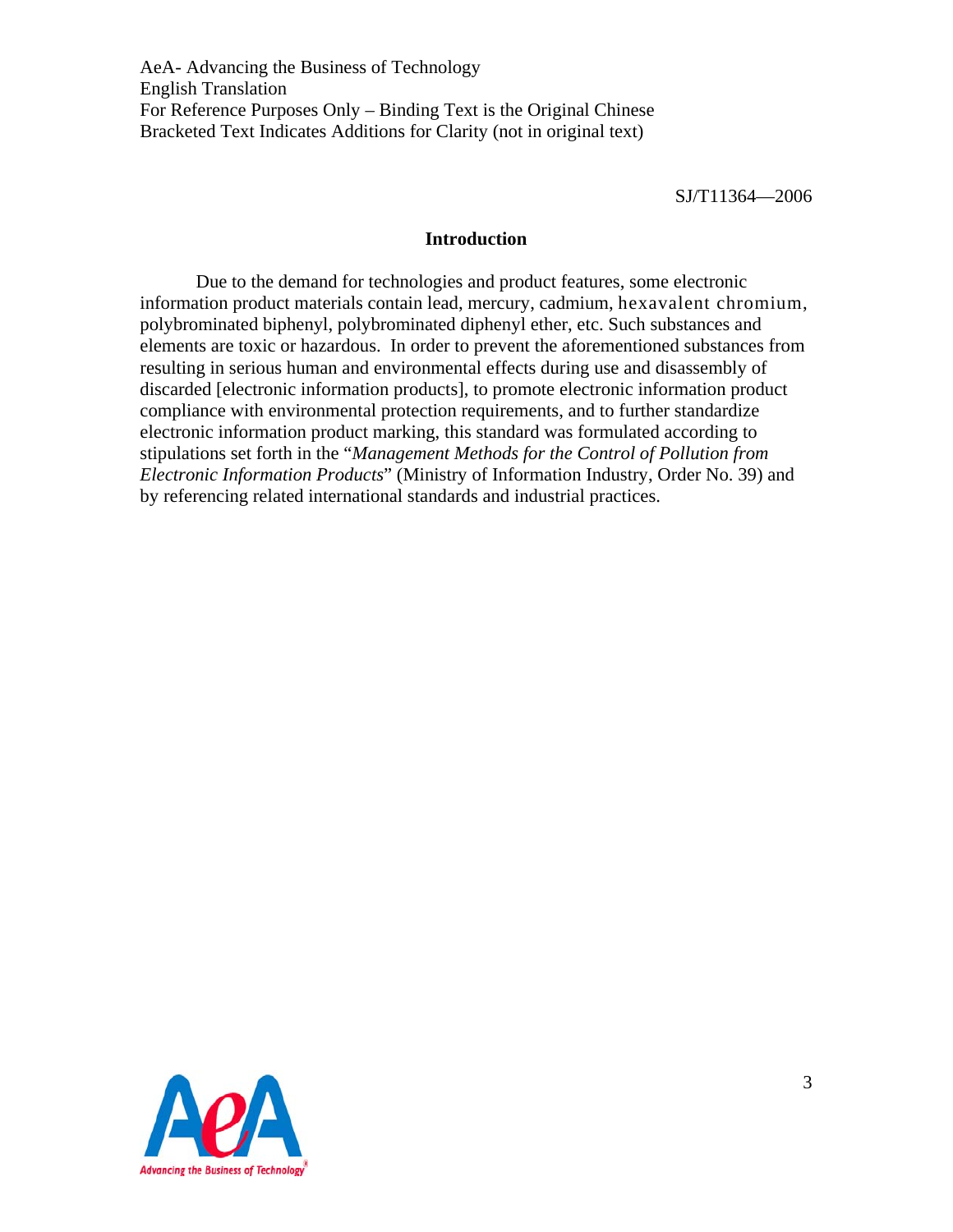SJ/T11364—2006

## **Marking for Control of Pollution Caused by Electronic Information Products**

## **1. Scope**

This standard specifies names and contents of the toxic or hazardous substances or elements contained in electronic information products, the environmental protection use period, recyclability and marking of names of packaging materials.

This standard applies to the electronic information products sold in the People's Republic of China.

## **2. Normative Files**

 The clauses included in the following documents and cited in this standard shall become clauses of this standard. For all dated standards, none of their [subsequent] modifications (excluding content corrections) or revisions applies to this standard. However, each party to agreements entered into in accordance with this standard is encouraged to study the possibility of using the latest editions of the following documents. For all undated documents that are cited in this standard, their latest versions apply to this standard.

## **GB 18455-2001 Packaging Recycling Mark. SJ/T11363-2006 Requirements for Concentration Limits for Hazardous Substances in Electronic Information Products.**

## **3. Terms and Definitions**

The following terms and definitions are applicable to this standard.

## **3.1 Electronic Information Products (EIP)**

 These refer to the products and their accessories that are manufactured by utilizing electronic information technologies including electronic radar products, electronic communication products, broadcast television products, computer products, household appliances, electronic surveying instruments, special-purpose electronic products, electronic components, electronic applications, and electronic materials.

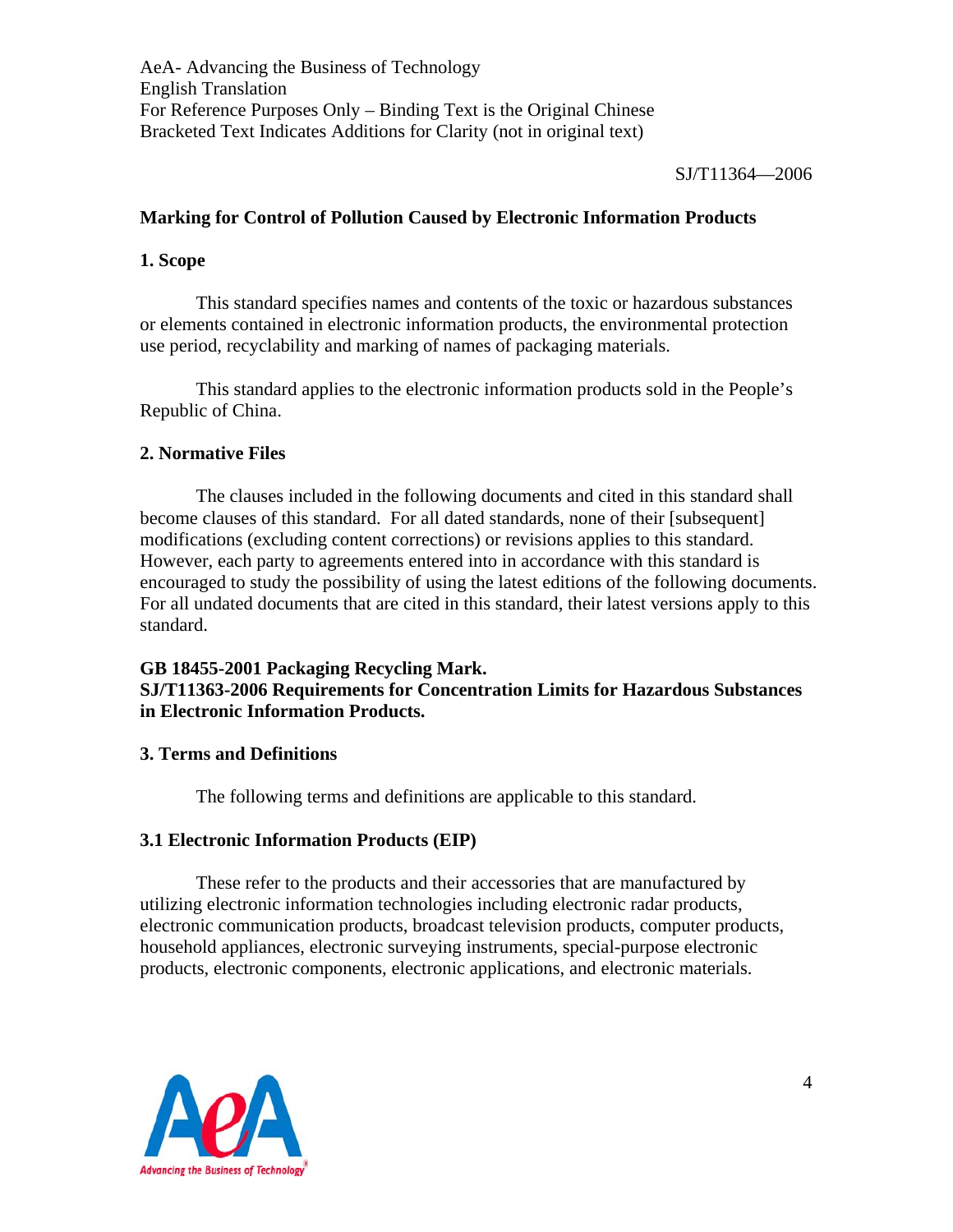## **3.2 Hazardous Substances**

These refer to lead, mercury, cadmium, hexavalent chromium, polybrominated biphenyl (PBB), and polybrominated diphenyl ether (PBDE, exclusive of decabromodiphenyl ether) that are contained in electronic information products.

References to "contained" in this standard mean that the contents of toxic or hazardous substances or elements exceed the limit requirements set forth in SJ/T11363-2006.

## **3.3 Producer**

Producer refers to a natural person or legal person who engages in the production of electronic information products in the People's Republic of China.

## **3.4 Importer**

Importer refers to a natural person or legal person who imports electronic information products in the People's Republic of China.

## **3.5 Environmental Protection Use Period**

Refers to the period during which the toxic or hazardous substances or elements contained in electronic information products will not leak or mutate under normal operating conditions so that the use of such electronic information products will not result in any severe environmental pollution, any bodily injury or damage to any assets.

## **3.6 Recyclability**

Refers to the process of treating discarded products [for re-production] or other uses including energy recovery.

## **3.7 Packaging Material**

This is a collective name for containers, materials and accessories used according to certain technical methods for the convenience of storage, transportation and promotion of sales in order to protect products during their circulation.

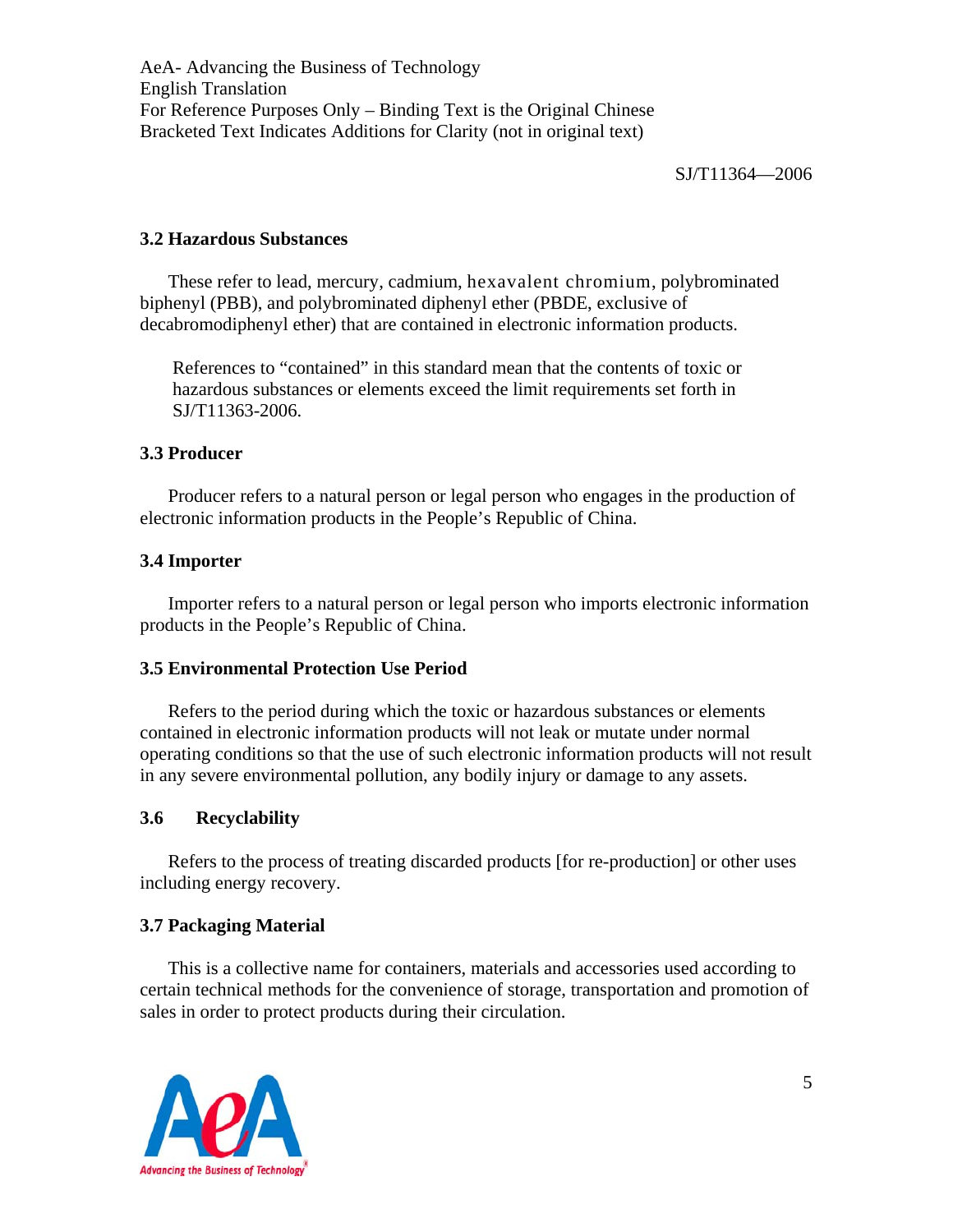SJ/T11364—2006

## **4. General Rules**

All electronic information products that are sold in the People's Republic of China shall be marked with pollution control logos for electronic information products in accordance with the requirements set forth in this standard. If the sizes or functions of products prevent direct marking on the products, it may be specified in the product instructions.

With respect to the electronic information products that are purchased for manufacturing. Suppliers need not provide the aforementioned marking, but shall supply to the purchaser all necessary information required for marking. Correspondingly, the purchasers [in this case] shall mark the electronic information products they manufacture and the scope of marking shall include that for the electronic information products purchased for manufacturing.

## **5. Electronic Information Products Pollution Control Logos**

## **5.1 General Rules**

 Electronic information products shall be marked with pollution control logos in accordance with this standard, and the marking shall be clear, distinguishable, visible, hard to fade and hard to remove.

## **5.2 Logos**

Logos 1 and 2 are demonstrated [below] for marking for control of pollution caused by electronic information products; please refer to Appendix B for definitions [of these logos].



Note: The number in logo 2 is only for demonstration. When in actual use, it shall be replaced with the corresponding environmental protection use period of the product.

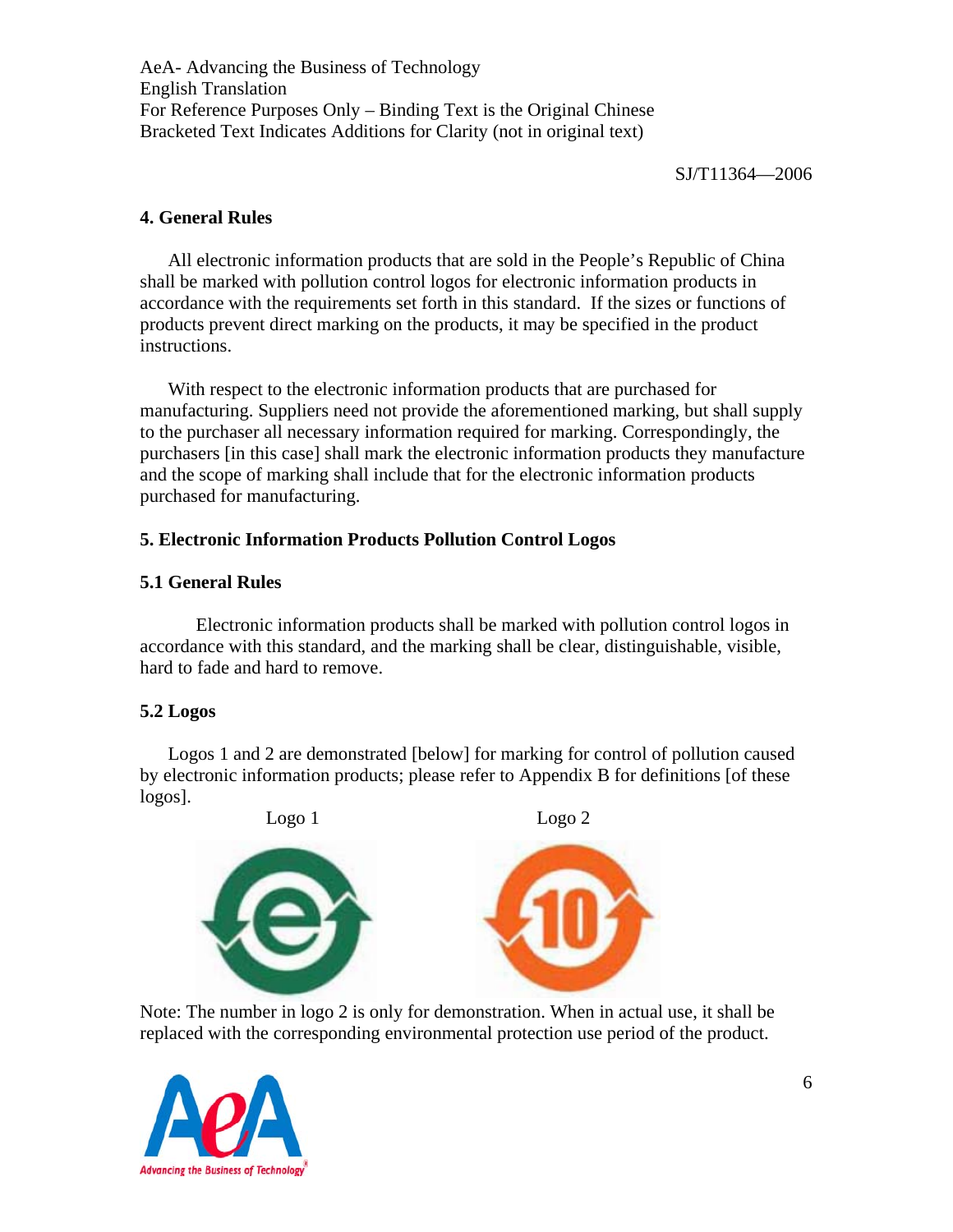SJ/T11364—2006

## **5.3 Colors**

The suggested color for the marking in logo 1 is green (C: 85, M: 31, Y: 83, K: 20), and the suggested color for the marking in logo 2 is orange  $(C: 0, M: 75, Y: 99, K: 0)$ . If the marking does not look sufficiently clear because the color of the electronic information product is close to the suggested color, any other prominent color may be used, and the marking molded on the products can be the same color as that of the products.

## **5.4. Specifications**

## **5.4.1 Specifications for Logos**

 The proportion for the lines in logo 1 and logo 2 is shown in Figures 3 and 4 (Number of Grids is 100×100). The font for the number in logo 2 is Impact, and the ratio of its height to inner and outer diameters of the circle is 5:8:12.

Note: Font "Impact" can be obtained from Office or Word software.



Figure 3

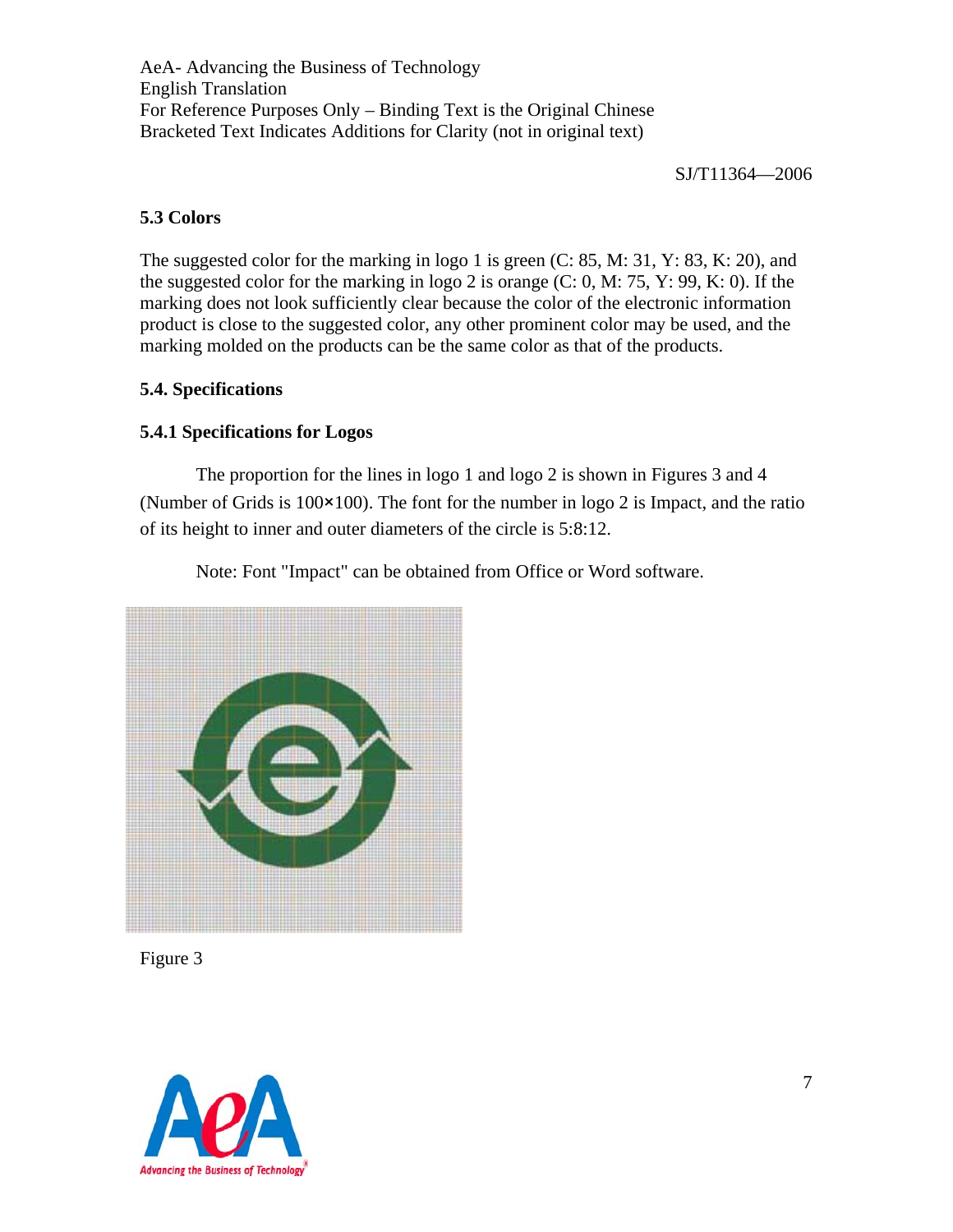

[Chinese characters in Figure translated as follows, left to right: "height of numbers," "inner diameter," "external diameter"] Figure 4

# **5.4.2 Marking Specifications**

 Producers or importers shall choose suitable specifications for logos according to the sizes of the electronic information products and components. However, [these] shall not be smaller than 5mm×5mm.

# **5.5 Marking Requirements**

- **5.5.1** When logo 1 is used for marking, the pollution control logos for electronic information products may be marked directly on the products through molding, paining, pasting or printing, or be specified in the product instructions.
- **5.5.2** When logo 2 is used for marking, for the electronic information products with a regular shape and a maximum surface area equal to or larger than  $5\times10^3$ mm<sup>2</sup>, the pollution control logos for electronic information products shall be marked directly on the products through molding, paining, pasting or printing; for the electronic information products with an irregular shape or a maximum surface area less than  $5\times10^3$ mm<sup>2</sup>, the pollution control logos may not be marked directly on the products, but must be specified in the product instructions.

Note: Irregularly shaped products may be those with a large surface area but which are very narrow and long, such as a cable.

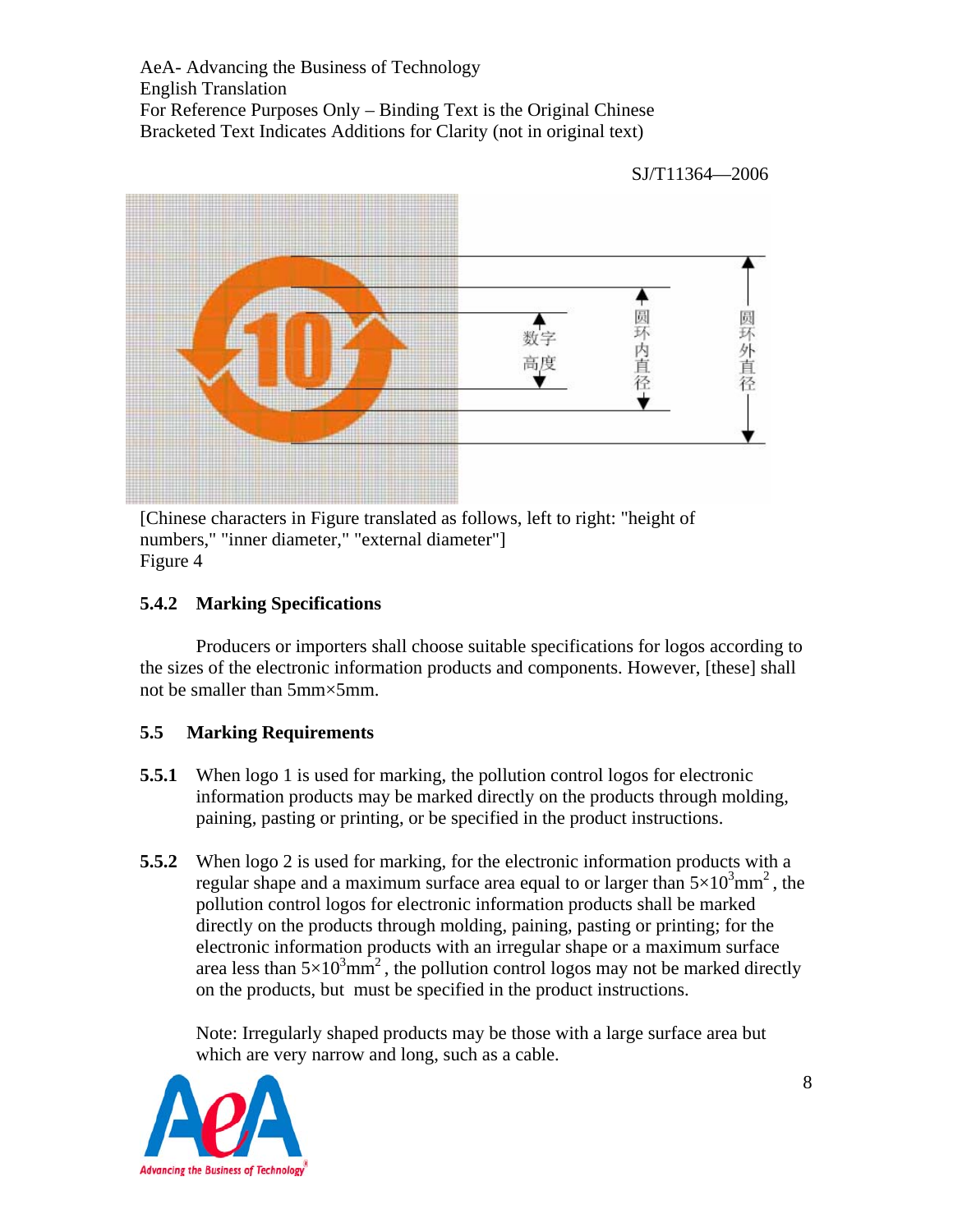SJ/T11364—2006

**5.5.3** If the pollution control logos for electronic products are to be marked on the products, they normally shall be marked at a prominent location on the electronic information products, such as the front of the product, side or back where function keys are located. If restricted by functions and appearances so that it is not possible to mark the pollution control logos in prominent locations, they shall be located at other visible places easily detected by consumers.

# **6. Marking for Toxic or Hazardous Materials or Elements**

# **6.1 General Rules**

 Electronic information products shall be marked in accordance with this standard to indicate whether they contain any toxic or hazardous substances or elements. If there are no toxic or hazardous substances or elements contained in the products, logo 1 shall be chosen. If products contain any toxic or hazardous substances or elements, logo 2 shall be chosen. In addition, names and contents of toxic or hazardous substances shall be specified in the product instructions in accordance with the requirements stipulated in Clause 6.2.

# **6.2 Names and Contents of Toxic or Hazardous Materials**

# **6.2.1 Marking Styles**

Please refer to Table 1 for the names and contents of the toxic or hazardous substances or elements contained in electronic information products. **Table 1 Marking Styles for Names and Contents of** 

| Part                                                                                                                                                                 | <b>Toxic or hazardous Substances and Elements</b> |         |         |            |                |                 |
|----------------------------------------------------------------------------------------------------------------------------------------------------------------------|---------------------------------------------------|---------|---------|------------|----------------|-----------------|
| Name                                                                                                                                                                 | Lead                                              | Mercury | Cadmium | Hexavalent | Polybrominated | Polybrominated  |
|                                                                                                                                                                      | (Pb)                                              | (Hg)    | (Cd)    | Chromium   | biphenyls      | diphenyl ethers |
|                                                                                                                                                                      |                                                   |         |         | (Cr (VI))  | (PBB)          | (PBDE)          |
|                                                                                                                                                                      |                                                   |         |         |            |                |                 |
|                                                                                                                                                                      |                                                   |         |         |            |                |                 |
| O: Indicates that this toxic or hazardous substance contained in all of the homogeneous<br>materials for this part is below the limit requirement in SJ/T11363-2006. |                                                   |         |         |            |                |                 |
| X: Indicates that this toxic or hazardous substance contained in at least one of the                                                                                 |                                                   |         |         |            |                |                 |
| homogeneous materials used for this part is above the limit requirement in SJ/T11363-                                                                                |                                                   |         |         |            |                |                 |
| 2006.                                                                                                                                                                |                                                   |         |         |            |                |                 |
|                                                                                                                                                                      |                                                   |         |         |            |                |                 |

**Toxic or Hazardous Substances or Elements**

(Enterprises may further provide in this box technical explanation for marking "X" based on their actual conditions.)

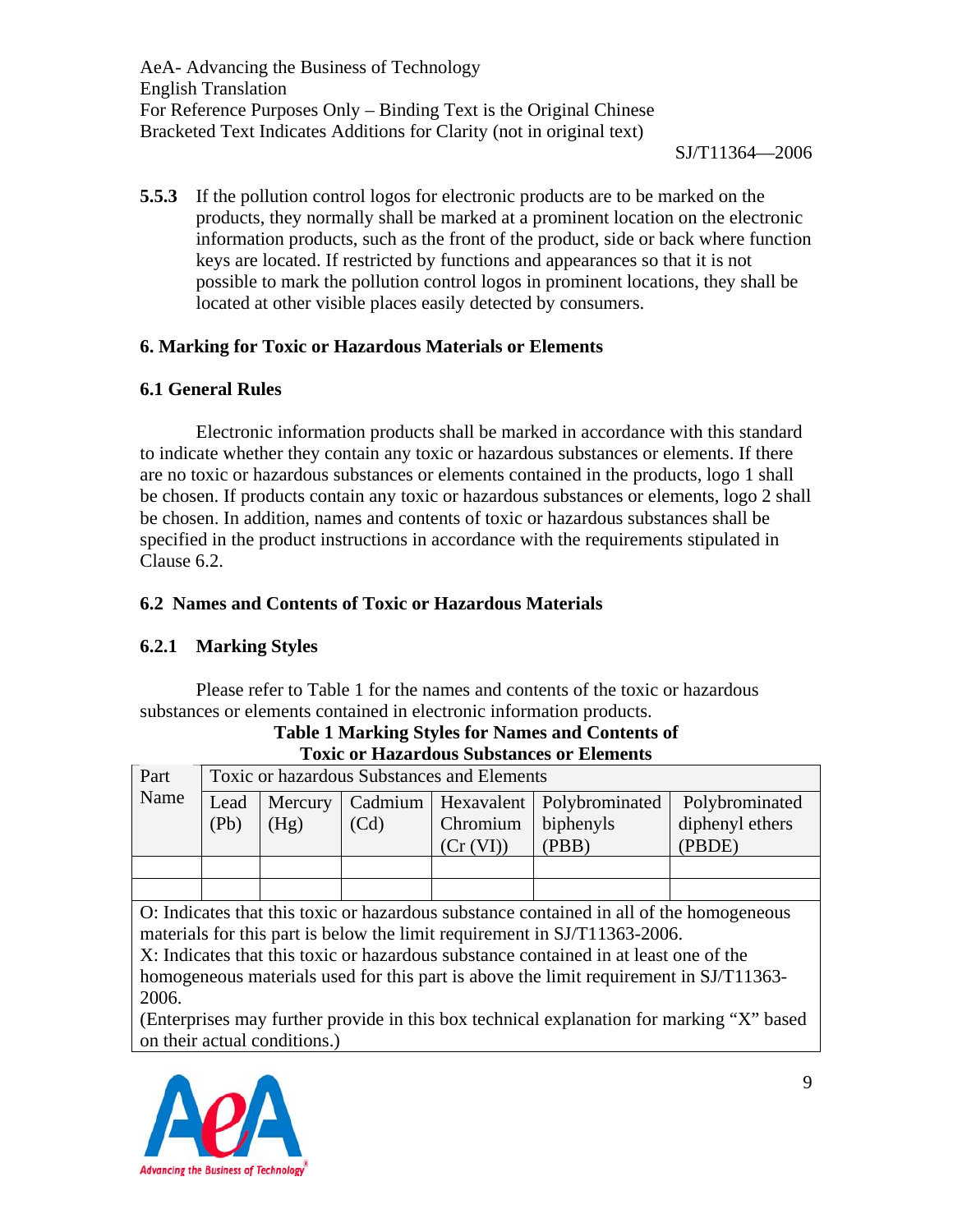SJ/T11364—2006

## **6.2.2 Marking Requirements**

 Producers and importers who manufacture or import electronic information products that contain toxic or hazardous substances or element shall specify in product instructions the names and contents of toxic or hazardous substances or element and mark them on the parts where they are contained in by following the styles specified in Clause 6.2.1 of this standard. The first row in Table 1 is the head. The first column is the part name. Other columns are contents of the toxic or hazardous substances or elements. The last row shall be used entirely for meanings of the logos and explanation for other related matters.

If certain toxic or hazardous substances or elements do not exist in this part, namely this toxic or hazardous substance or element contained in all of the homogeneous materials for this part is below the limit requirement in SJ/T11363-2006, then mark "O" for the corresponding column. If certain toxic or hazardous substance or element is contained in this part, namely this toxic or hazardous substance or element contained in at least one of the homogeneous materials used for this part is above the limit requirement in SJ/T11363-2006, then mark "X" for the corresponding column.

 The height of Chinese characters and logos used in the marking shall not be smaller than 1.8 mm.

## **7. Environmental Protection Use Period Marking**

 The environmental protection use periods shall be marked on of the electronic information products that contain toxic or hazardous substances or elements according to Logo 2. In addition, detailed explanations for the use conditions during the environmental protection use periods and special markings for the parts shall be specified in the product instructions. In the above case, the number in the middle of logo shall be replaced with the actual environmental protection use period for this product with the unit of year.

 The date of manufacture for the electronic information product is the beginning of environmental protection use period.

The environmental protection use period will be stipulated by manufacturers.

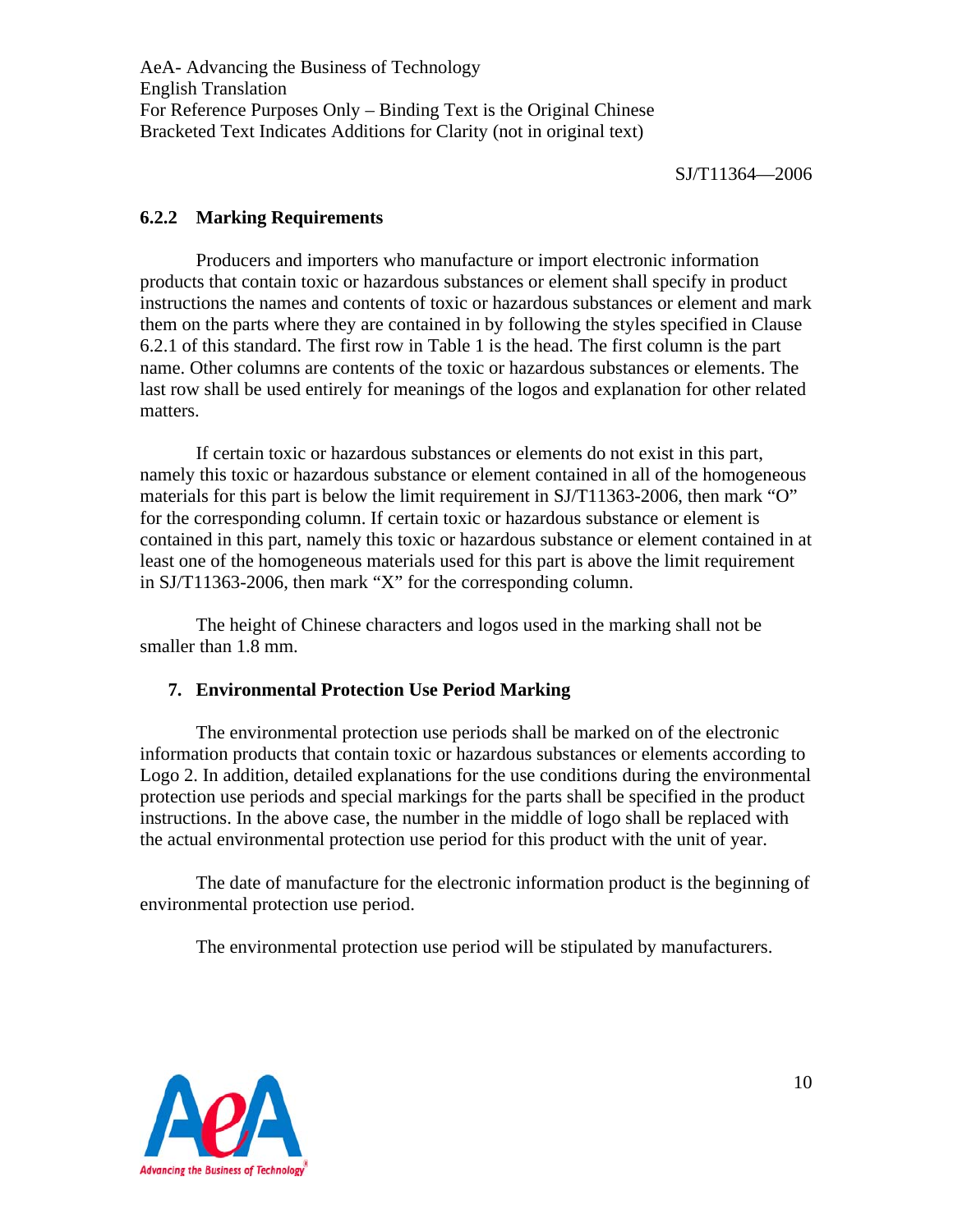SJ/T11364—2006

## **8. Recyclability Marking**

 The products [affixed with] pollution control logos for electronic information products are [assumed to be] recyclable. They should not be thrown away casually.

## **9. Names and Marking of Packaging Materials**

 Electronic Information products producers or importers shall follow GB 18455- 2001 to label the codes for packaging materials on the packaging of the products they manufacture or import. If the maximum surface area of the packaging is smaller than  $5x10<sup>3</sup>$ mm<sup>2</sup>, it may not be marked directly on the packages, but rather shall be explained in the product instructions.

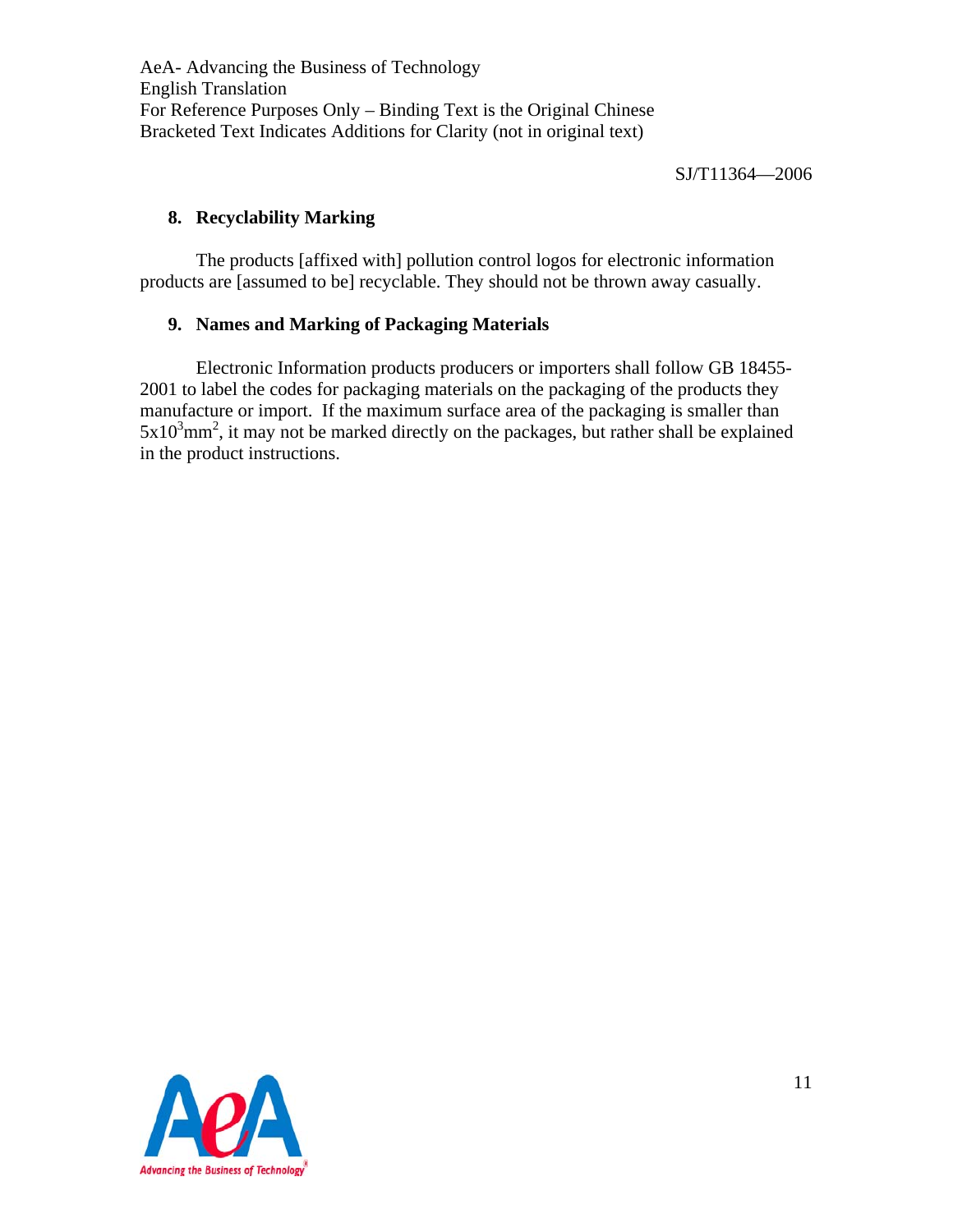SJ/T11364—2006

## **Appendix A**

#### **(For Informational Purposes)**

#### **List of Units Participating in the Drafting of This Standard**

(Listed according to the sequence in the pinyin [system] of the first letter of each name, and not intended to represent ranking)

Agilent Science and Technology Limited Ericsson (China) Co., Ltd. Epson (China) Co., Ltd. Pony Lab for Physical and Chemical Analysis Beijing Capitel Nokia Mobile Technology Co., Ltd. AMD Semiconductor (China) Co., Ltd. Dell (China) Co., Ltd. Toto (China) Co., Ltd. Founder Technology Group Corp. Philips (China) Investment Co., Ltd. International Business Machines (IBM) China Limited Haier Group Technology Research and Development Center Huawei Technologies Co., Ltd. Huizhou TCL Computer Technology Co., Ltd. Canon (China) Co., Ltd. Jiangsu Electronic Products Supervision and Testing Institute Langchao Group Co., Ltd. Lucent Technologies (China) Co., Ltd. Lenovo (Beijing) Co., Ltd. Motorola (China) Electronics Co., Ltd. Ningbo Bird Co., Ltd. Qingdao Hisense Group Tsinghua University School of Materials Science and Engineering NEC (China) Co., Ltd. Hitachi (China) Co., Ltd. Shanghai Branch Alcatel Shanghai Bell Co., Ltd. SVA (Group) Co., Ltd. Shenzhen C.K.D. Electronic High-Tech Ltd. Panasonic Corporation of China Suzhou UL China Certification and Inspection Co., Ltd. Suzhou Electronic Product Testing Institute Co., Ltd. Sony (China) Co., Ltd. Tianjin Electronics Institute

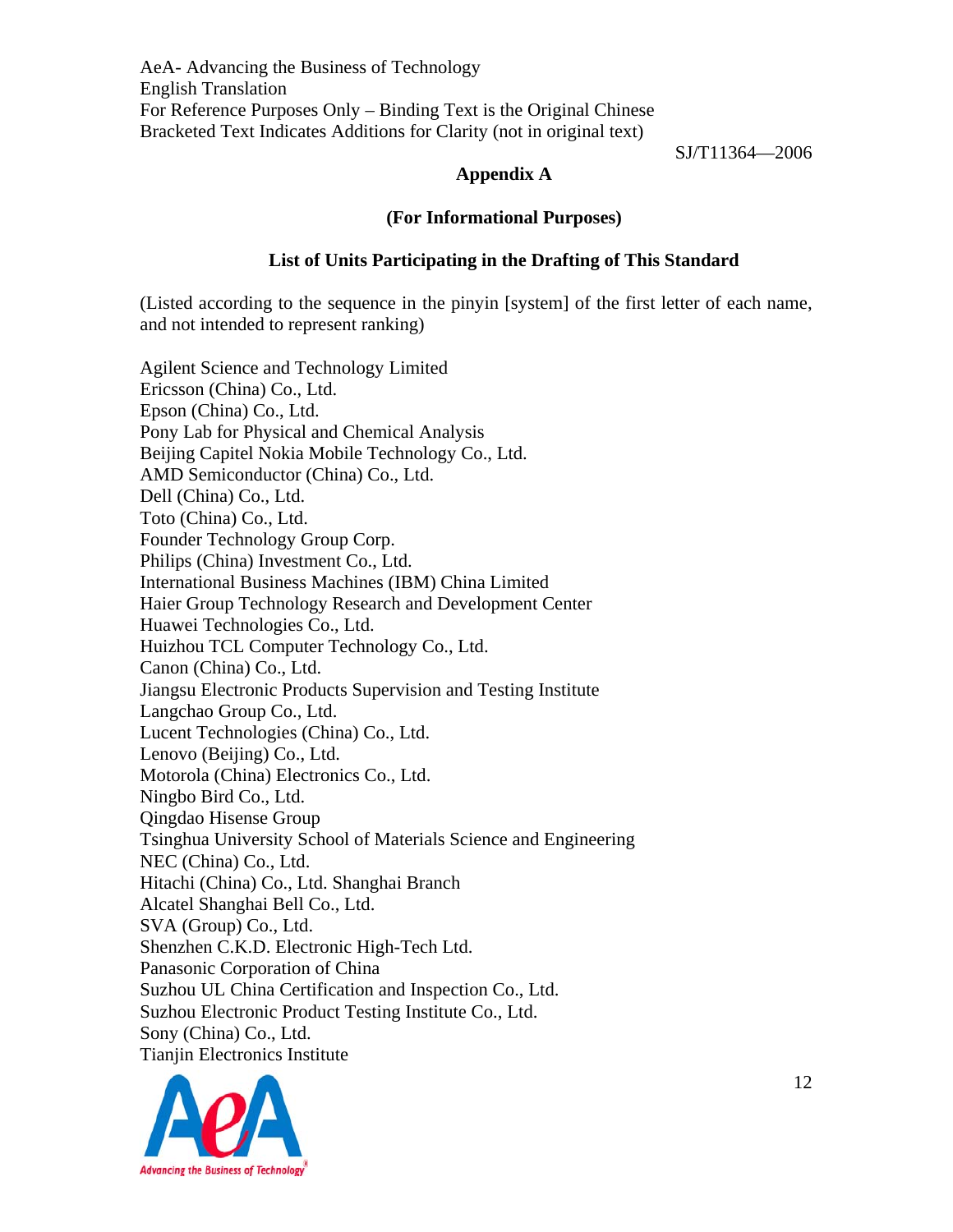SJ/T11364—2006

Xiamen Overseas Chinese Electronic Co., Ltd. Sharp Office Equipment (Changshu) Co., Ltd. Hong Kong Lexmark International (China) Co., Ltd. MII Telecommunications Research Institute MII Electronics No. 5 Research Institute MII Quality Supervision and Testing Center for Special-Purpose Materials Brother (China) Ltd. Panda Electronics Group Co., Ltd. Albemarle (Shanghai) Co., Ltd. Intel (China) Co., Ltd. China Quality Management Association for Electronics Industry China Hewlett-Packard Co., Ltd. China Household Electrical Appliances Association Discarded Electronic and Electric Products Recycling Branch China Household Electrical Appliance Research Institute ZTE Corporation

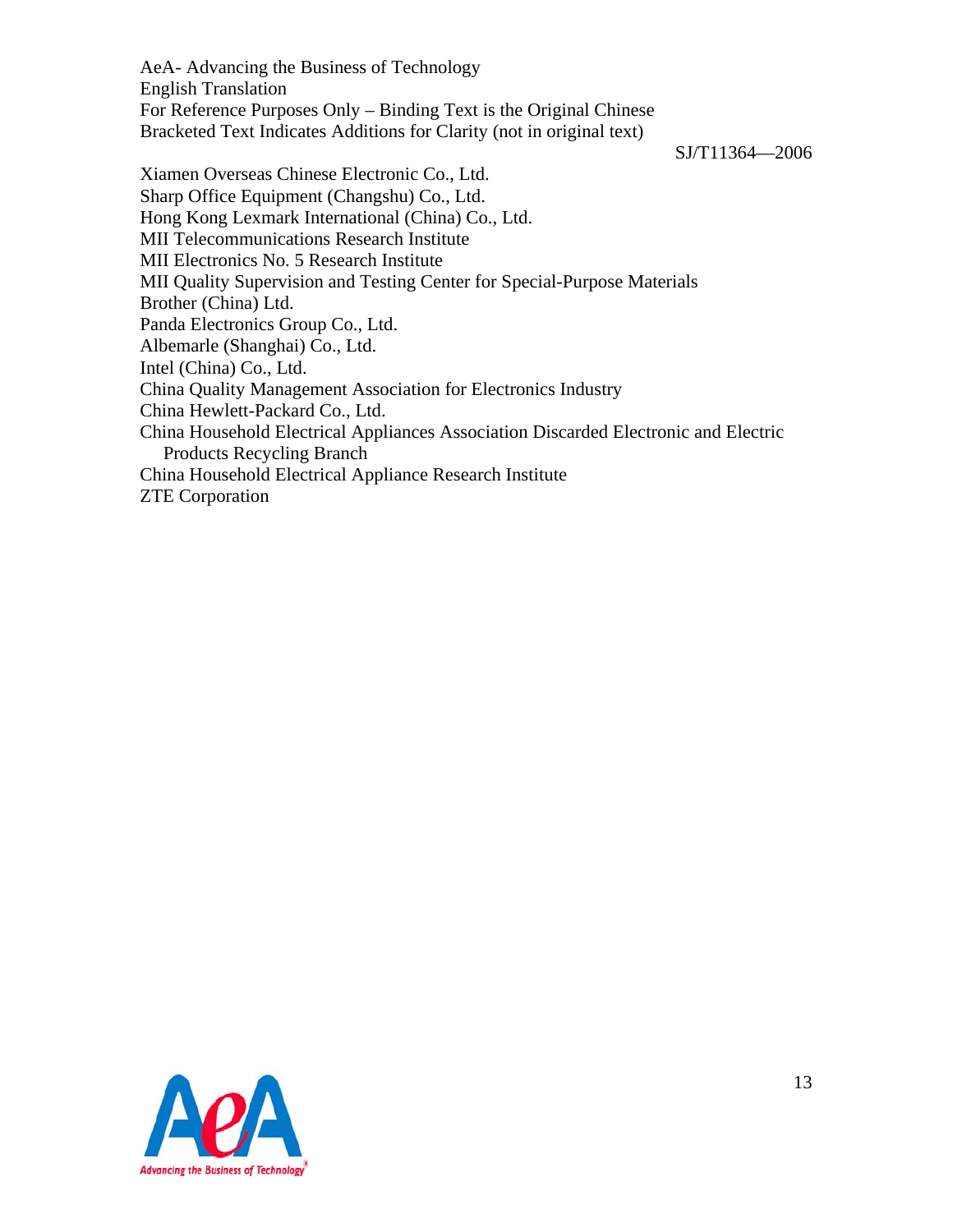SJ/T11364—2006

#### **Appendix B**

#### **(For Informational Purposes)**

#### **Definitions of Pollution Control Logos for Electronic Information Products**

 Pollution Control Logos for Electronic Information Products are the only valid logos for enterprises to declare that their products conform to the marking requirements set forth in the Management Methods for Control of Pollution from Electronic Information Products. The [logos] indicate whether the electronic information products contain any toxic or hazardous substances or elements, the environmental protection use period of the electronic information products, and the recyclability of the electronic information products.

 Logo 1 is generally green, demonstrating the attribute of environmental protection, namely that the products do not contain any toxic or hazardous substances or elements. The "e" in the artistic style at the middle of the logo stands for electrical, electronic and environmental, signifying green and environmental electronic information products; the outer, curved arrows form a circle, demonstrating that the electronic information products can be recycled. The entire logo indicates that this electronic information product does not contain any toxic or hazardous substances or elements, and is green and environmental. [The logo also signifies that the product] can be recycled after being discarded, and should not be casually discarded.

 Logo 2 is normally orange, making prominent the attribute of caution, [specifically meaning] that the products contain certain toxic or hazardous substances or elements. The replaceable number in the middle of the logo indicates the environmental protection use period for the electronic information product. The [logo's] outer [border] is also a circle formed by [curved] arrows, demonstrating that the electronic information product can be recycled. The entire logo means that this electronic information product contains certain toxic or hazardous substances or elements, and can be used safely during its environmental protection use period. [The logo also signifies that the product] should be recycled immediately after its environmental protection use period has expired.